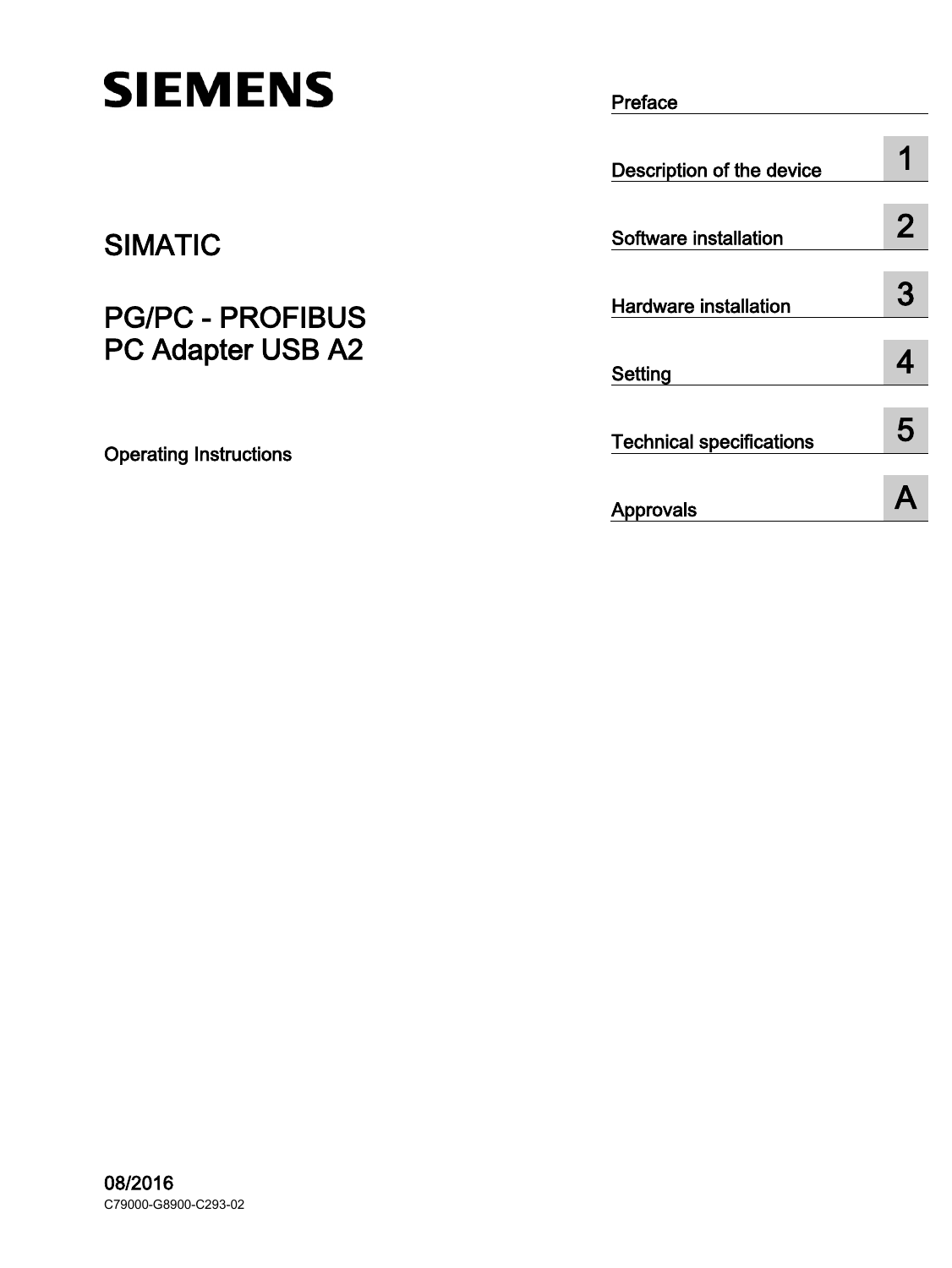#### Legal information

#### Warning notice system

This manual contains notices you have to observe in order to ensure your personal safety, as well as to prevent damage to property. The notices referring to your personal safety are highlighted in the manual by a safety alert symbol, notices referring only to property damage have no safety alert symbol. These notices shown below are graded according to the degree of danger.

#### DANGER

indicates that death or severe personal injury will result if proper precautions are not taken.

#### **AWARNING**

indicates that death or severe personal injury may result if proper precautions are not taken.

#### **A** CAUTION

indicates that minor personal injury can result if proper precautions are not taken.

#### **NOTICE**

indicates that property damage can result if proper precautions are not taken.

If more than one degree of danger is present, the warning notice representing the highest degree of danger will be used. A notice warning of injury to persons with a safety alert symbol may also include a warning relating to property damage.

#### Qualified Personnel

The product/system described in this documentation may be operated only by personnel qualified for the specific task in accordance with the relevant documentation, in particular its warning notices and safety instructions. Qualified personnel are those who, based on their training and experience, are capable of identifying risks and avoiding potential hazards when working with these products/systems.

#### Proper use of Siemens products

Note the following:

#### WARNING

Siemens products may only be used for the applications described in the catalog and in the relevant technical documentation. If products and components from other manufacturers are used, these must be recommended or approved by Siemens. Proper transport, storage, installation, assembly, commissioning, operation and maintenance are required to ensure that the products operate safely and without any problems. The permissible ambient conditions must be complied with. The information in the relevant documentation must be observed.

#### **Trademarks**

All names identified by ® are registered trademarks of Siemens AG. The remaining trademarks in this publication may be trademarks whose use by third parties for their own purposes could violate the rights of the owner.

#### Disclaimer of Liability

We have reviewed the contents of this publication to ensure consistency with the hardware and software described. Since variance cannot be precluded entirely, we cannot guarantee full consistency. However, the information in this publication is reviewed regularly and any necessary corrections are included in subsequent editions.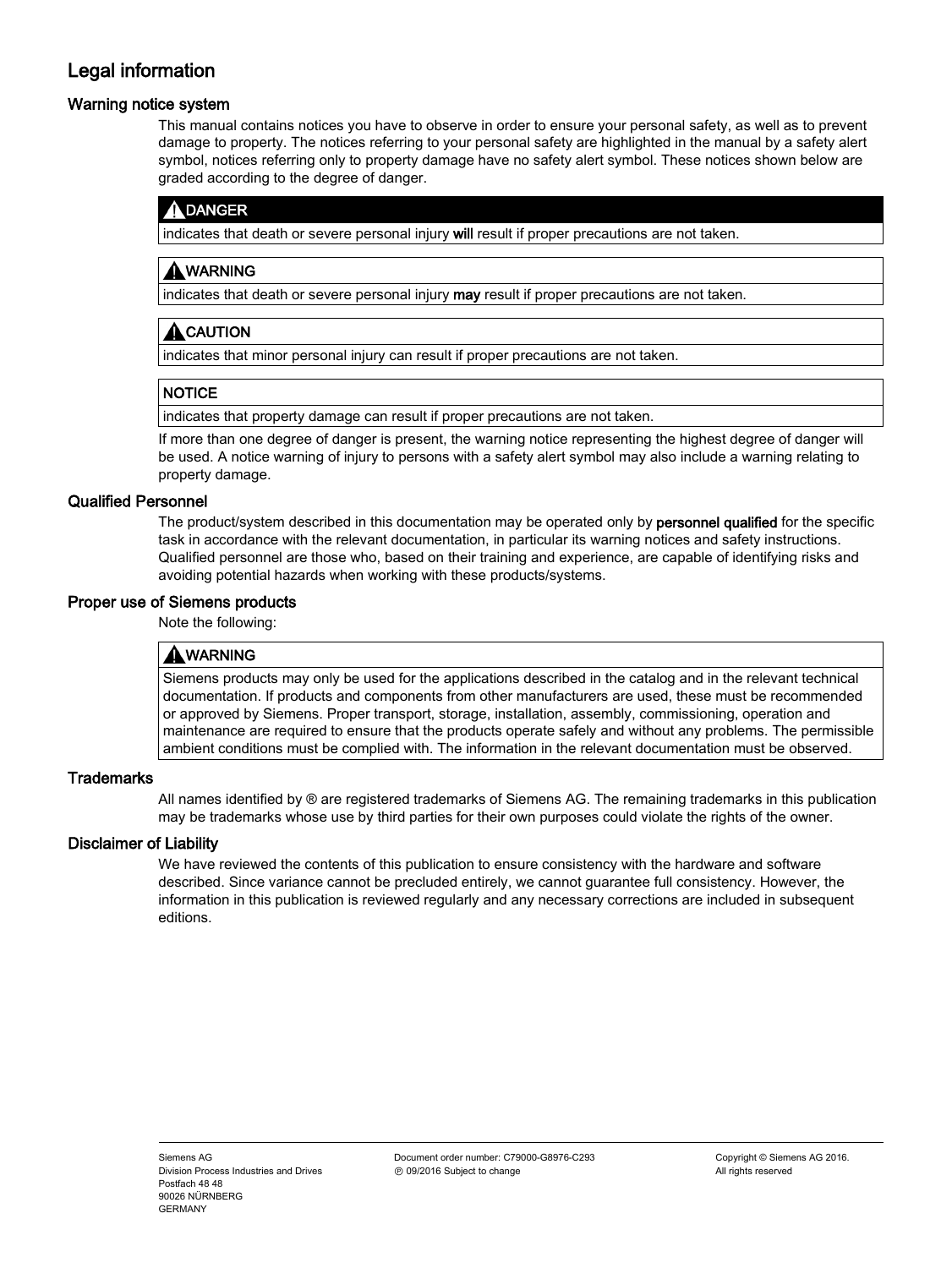## <span id="page-2-0"></span>Preface

#### What the consignment contains

The following parts ship with the PC Adapter USB A2:

- CD "PC Adapter USB A2 Driver Disk"
- USB cable
- MPI cable (0.3 m) With the MPI cable, you can connect the PC Adapter USB A2 to MPI networks, homogeneous PPI networks or to PROFIBUS networks.

Please check that the consignment you have received is complete. If the consignment is incomplete, contact your supplier or your local Siemens office.

#### Spare parts

| Spare parts                    | Order number |
|--------------------------------|--------------|
| USB cable                      | A5E00276884  |
| $ MPI$ cable $(0.3 \text{ m})$ | A5E00164946  |

You can order spare parts through your local Siemens contact.

#### **Documentation**

#### Validity of this documentation

These operating instructions are valid for the following product:

● PC Adapter USB A2 Article number: 6GK 1571-0BA00-0AA0

#### **Note**

The PC Adapter USB A2 (article number 6GK 1571-0BA00-0AA0) replaces the PC Adapter USB (article number 6ES7 972-0CB20-0XA0).

#### Content of this documentation

These operating instructions contain information on the installation and use of the PC Adapter USB A2.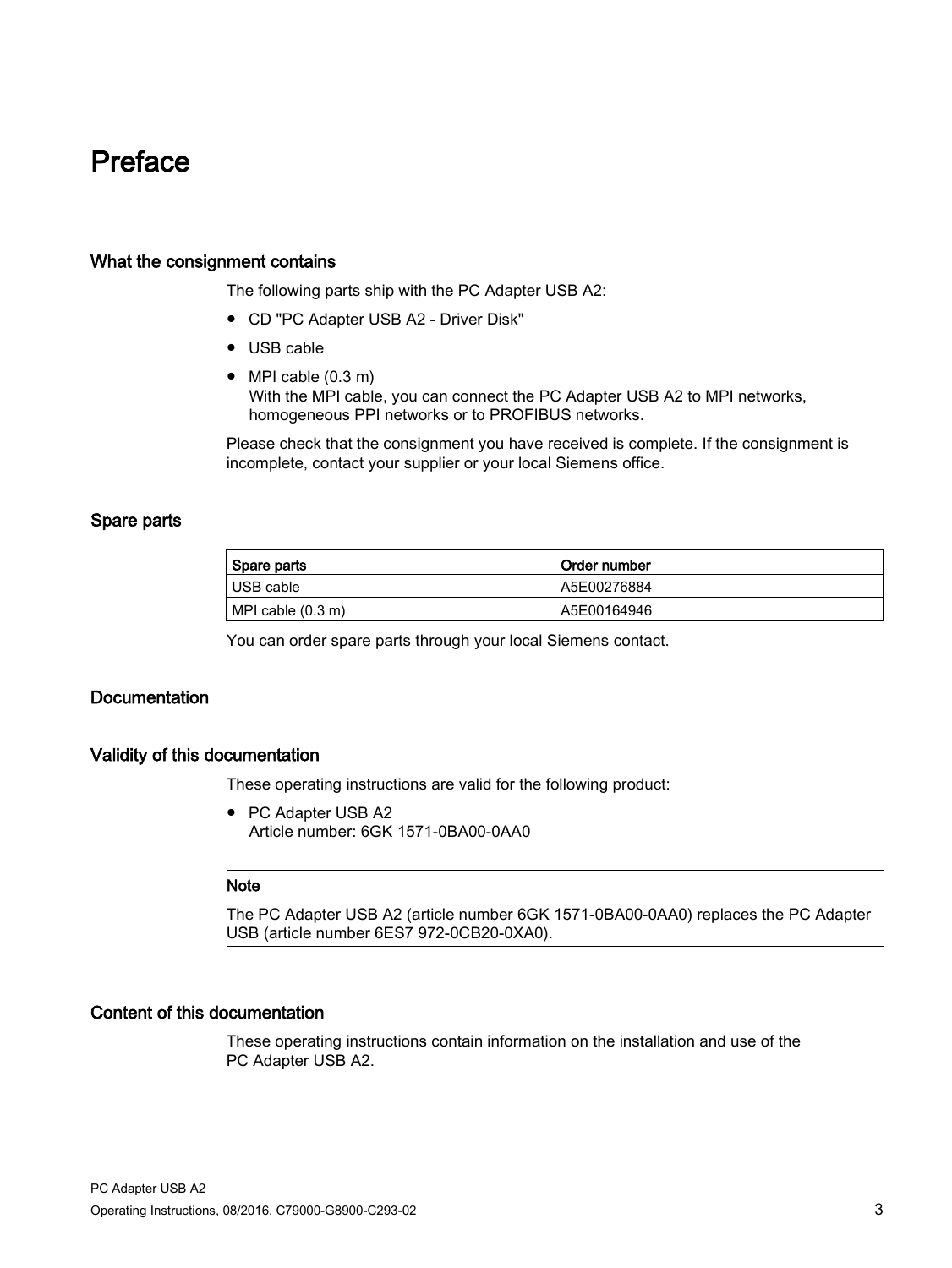#### Required basic experience

To understand the operating instructions, you require general knowledge of automation engineering.

You also need to be familiar with using computers or tools similar to PCs (for example programming devices) with the Microsoft Windows operating system.

#### Updated operating instructions on the Internet

You will find the current version of these operating instructions on the Product Support pages under the following entry ID: 68849363 [\(https://support.industry.siemens.com/cs/ww/en/view/68849363\)](https://support.industry.siemens.com/cs/ww/en/view/68849363)

#### Further support

If you have questions on the use of the products described in the manual and you do not find the answers here, ask your Siemens contact in the Siemens agency or office responsible for you. You will find your contacts at:

[\(http://www.siemens.com/automation/partner\)](http://www.siemens.com/automation/partner)

You will find the links to the available technical documentation for the individual SIMATIC products and systems at:

[\(http://www.siemens.de/simatic-tech-doku-portal\)](http://www.siemens.de/simatic-tech-doku-portal)

The online catalog and online ordering system can be found at:

[\(http://mall.automation.siemens.com/\)](http://mall.automation.siemens.com/)

#### Further documentation

The documents listed below contain more detailed information on setting up and using the programming device. You will find this documentation on the Product Support pages on the Internet with the following link:

Support [\(https://support.industry.siemens.com/cs/ww/en/ps\)](https://support.industry.siemens.com/cs/ww/en/ps)

Enter the entry ID shown below of the relevant manual as the search item.

● System manual PROFIBUS network manual In this document, you will find detailed information on setting up a PROFIBUS network. Entry ID: 35222591 [\(https://support.industry.siemens.com/cs/ww/en/view/35222591\)](https://support.industry.siemens.com/cs/ww/en/view/35222591)

#### SIMATIC NET documentation

You will find the entire SIMATIC NET documentation on the pages of Product Support:

10805878 [\(https://support.industry.siemens.com/cs/ww/en/ps/15247\)](https://support.industry.siemens.com/cs/ww/en/ps/15247)

Go to the required product group and make the following settings:

 $\rightarrow$  Entry list  $\rightarrow$  Entry type "Manuals / Operating Instructions"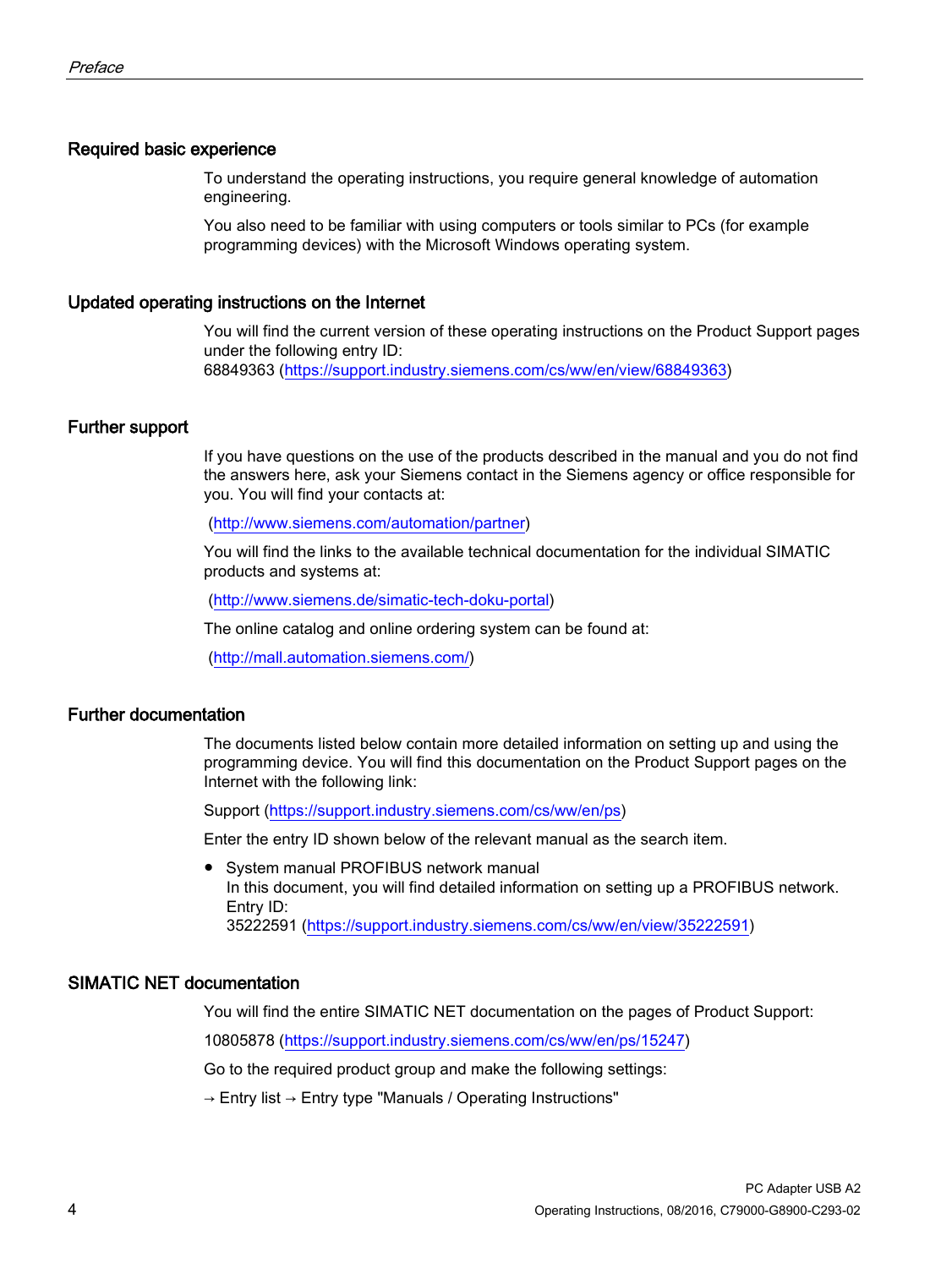#### **Trademarks**

The following and possibly other names not identified by the registered trademark sign  $\circledR$  are registered trademarks of Siemens AG:

SIMATIC NET, HARDNET, SOFTNET, CP 1612, CP 1613, CP 5612, CP 5613, CP 5614, CP 5622

#### Industry Online Support

In addition to the product documentation, the comprehensive online information platform of Siemens Industry Online Support at the following Internet address:

[\(http://support.automation.siemens.com/WW/llisapi.dll?func=cslib.csinfo2&aktprim=99&lang=](http://support.automation.siemens.com/WW/llisapi.dll?func=cslib.csinfo2&aktprim=99&lang=en) [en\)](http://support.automation.siemens.com/WW/llisapi.dll?func=cslib.csinfo2&aktprim=99&lang=en)

Apart from news, there you will also find:

- Project information: Manuals, FAQs, downloads, application examples etc.
- Contacts, Technical Forum
- The option submitting a support query: [\(https://support.automation.siemens.com/WW/llisapi.dll?func=cslib.csinfo&lang=en&objid](https://support.automation.siemens.com/WW/llisapi.dll?func=cslib.csinfo&lang=en&objid=38718979&caller=view) [=38718979&caller=view\)](https://support.automation.siemens.com/WW/llisapi.dll?func=cslib.csinfo&lang=en&objid=38718979&caller=view)
- Our service offer:

Right across our products and systems, we provide numerous services that support you in every phase of the life of your machine or system - from planning and implementation to commissioning, through to maintenance and modernization.

You will find contact data on the Internet at the following address: [\(http://www.automation.siemens.com/partner/guiwelcome.asp?lang=en\)](http://www.automation.siemens.com/partner/guiwelcome.asp?lang=en)

#### SITRAIN - Training for Industry

The training offer includes more than 300 courses on basic topics, extended knowledge and special knowledge as well as advanced training for individual sectors - available at more than 130 locations. Courses can also be organized individually and held locally at your location.

You will find detailed information on the training curriculum and how to contact our customer consultants at the following Internet address:

[\(www.siemens.com/sitrain\)](http://www.siemens.com/sitrain)

#### SIMATIC NET glossary

Explanations of many of the specialist terms used in this documentation can be found in the SIMATIC NET glossary.

You will find the SIMATIC NET glossary on the Internet at the following address:

50305045 [\(http://support.automation.siemens.com/WW/view/en/50305045\)](http://support.automation.siemens.com/WW/view/en/50305045)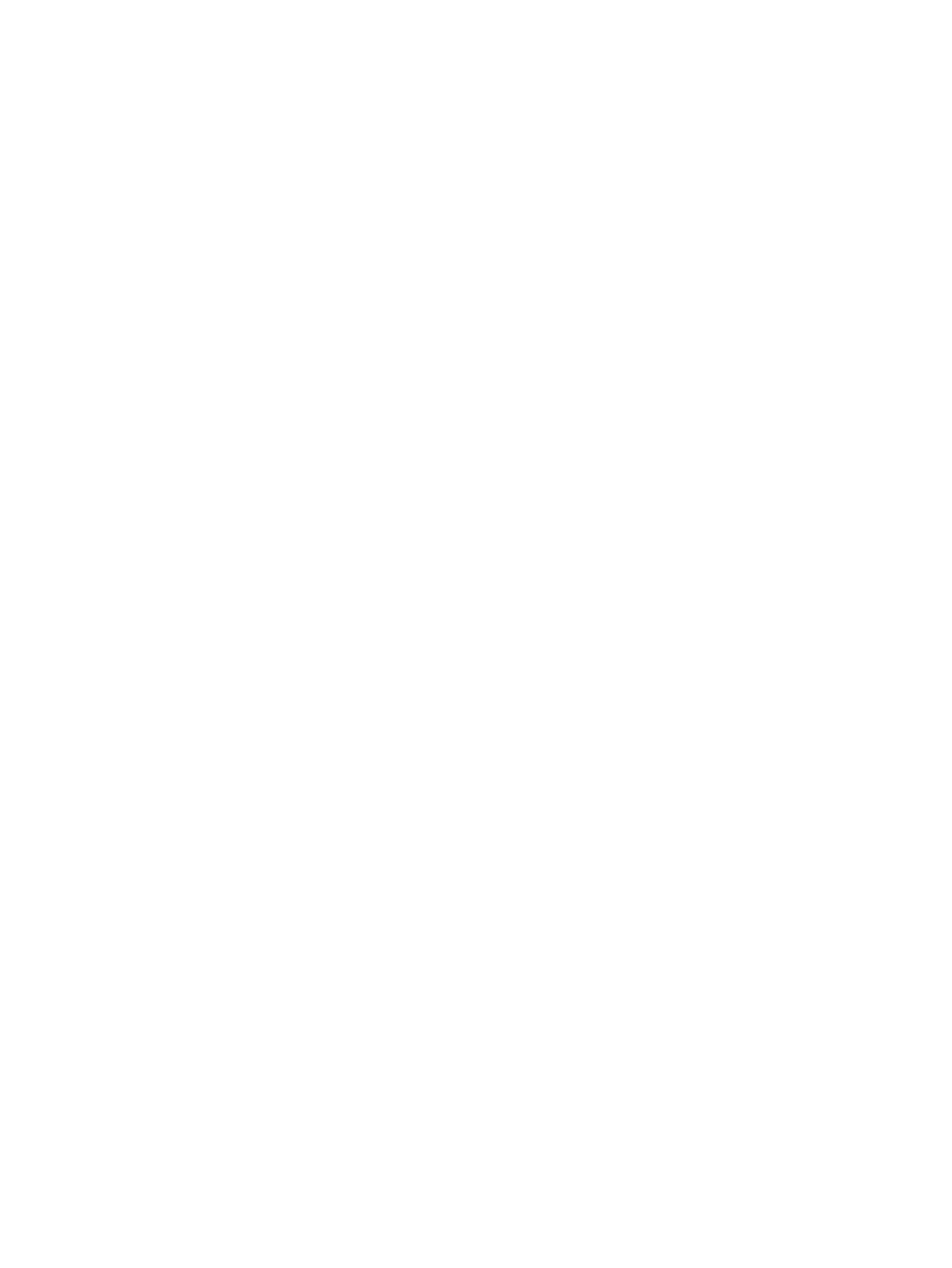## Table of contents

| $\mathbf 1$    |     |  |
|----------------|-----|--|
|                | 1.1 |  |
|                | 1.2 |  |
|                | 1.3 |  |
|                | 1.4 |  |
|                | 1.5 |  |
|                | 1.6 |  |
|                | 17  |  |
|                | 1.8 |  |
| $\overline{2}$ |     |  |
|                | 2.1 |  |
|                | 2.2 |  |
| $\mathbf{3}$   |     |  |
|                | 3.1 |  |
|                | 3.2 |  |
|                | 3.3 |  |
|                | 3.4 |  |
| 4              |     |  |
|                | 4.1 |  |
| 5              |     |  |
| A              |     |  |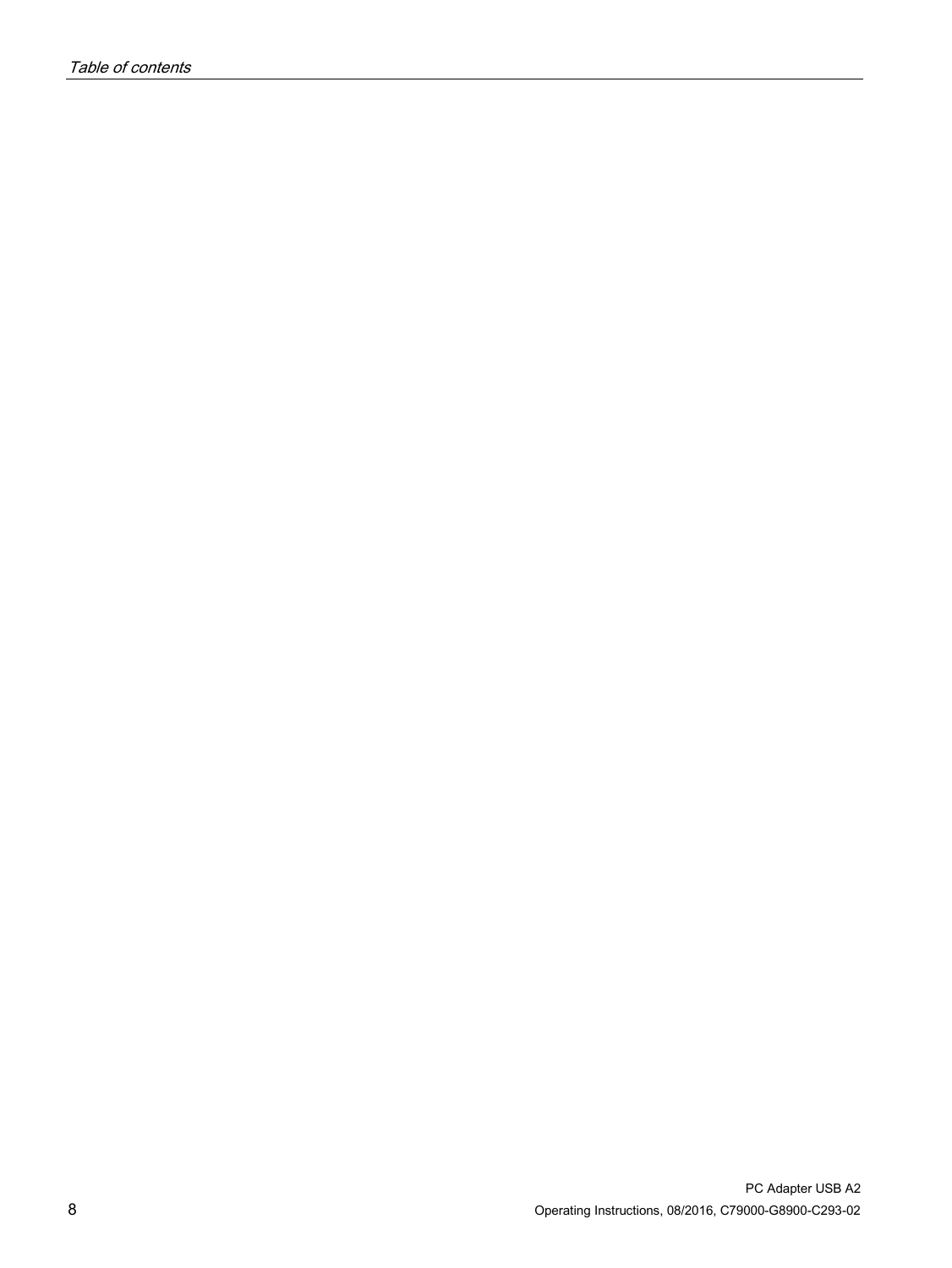## <span id="page-8-1"></span><span id="page-8-0"></span>1.1 Properties of the PC Adapter USB A2

The PC Adapter USB A2 can be operated on USB V1.1, V2.0 or V3.0 interfaces. The PC Adapter USB A2 supports the common energy-saving modes (for example hibernate mode).

#### **Note**

The PC Adapter USB A2 is compatible with its predecessor product "PC Adapter USB".

## <span id="page-8-2"></span>1.2 Function

The PC Adapter USB A2 connects a PC via a USB interface with the MPI/DP interface of an S7/M7/C7 system.

Since no internal slot is required for the connection, the PC Adapter USB A2 is also suitable for PCs that cannot be expanded (for example notebooks).



Figure 1-1 Configuration with PC Adapter USB A2

**Note** Only one PC Adapter USB A2

Only one PC Adapter USB A2 can be operated on a PC.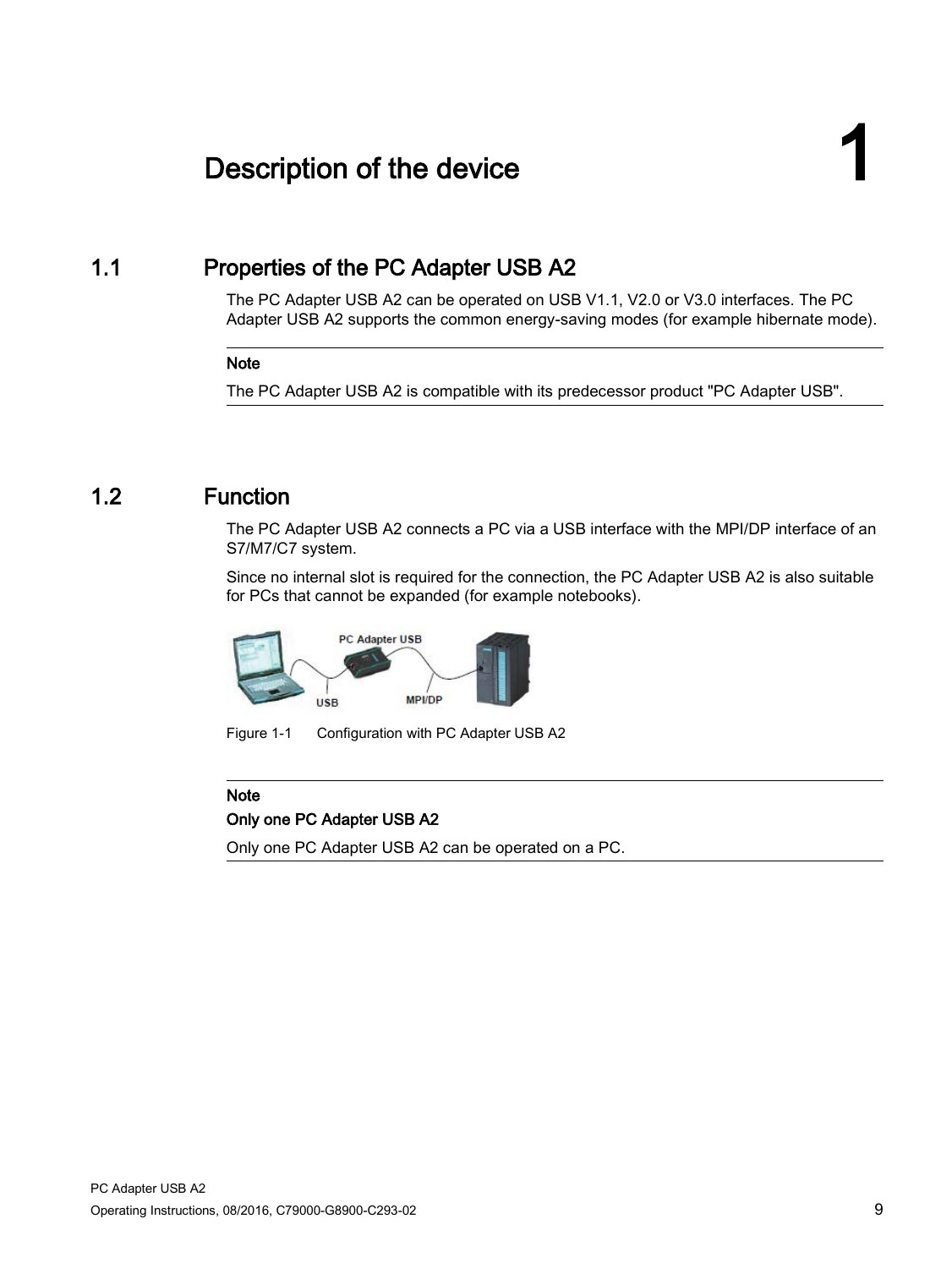## <span id="page-9-0"></span>1.3 Characteristics

#### **Characteristics**

You can operate the PC Adapter USB A2 on MPI and PROFIBUS networks.

The following table shows which transmission speeds are supported by the PC Adapter USB A2 on which network type.

| Transmission | <b>MPI</b> | PPI              | <b>PROFIBUS</b> |          |                          |              |
|--------------|------------|------------------|-----------------|----------|--------------------------|--------------|
| speed        |            |                  | <b>DP</b>       | Standard | <b>Universal</b>         | User defined |
| 9.6 kbps     |            | $(\checkmark)^*$ | ✓               |          |                          |              |
| 19.2 kbps    |            | $(\checkmark)^*$ |                 |          |                          |              |
| 45.45 kbps   |            |                  |                 |          |                          |              |
| 93.75 kbps   |            |                  |                 |          |                          |              |
| 187.5 kbps   |            | $(\checkmark)^*$ |                 |          |                          |              |
| 500 kbps     |            |                  |                 |          |                          |              |
| 1.5 Mbps     |            |                  |                 |          |                          |              |
| 3 Mbps       |            |                  |                 |          | $\overline{\phantom{a}}$ |              |
| 6 Mbps       |            |                  |                 |          | $\overline{\phantom{a}}$ |              |
| 12 Mbps      |            |                  |                 |          |                          |              |

Table 1-1 Bus profiles and transmission speeds

(✓)\* The PPI bus profile can be used via the "Universal" PROFIBUS bus profile

#### Further features

- Automatic bus profile detection
- Up to 16 communications connections of which a maximum of 4 can be slaves (DP/T connections)
- Support of routing
- The PC Adapter USB A2 supports the following access to DP slaves:
	- Slave address assignment
	- Device diagnostics
	- Read/write data record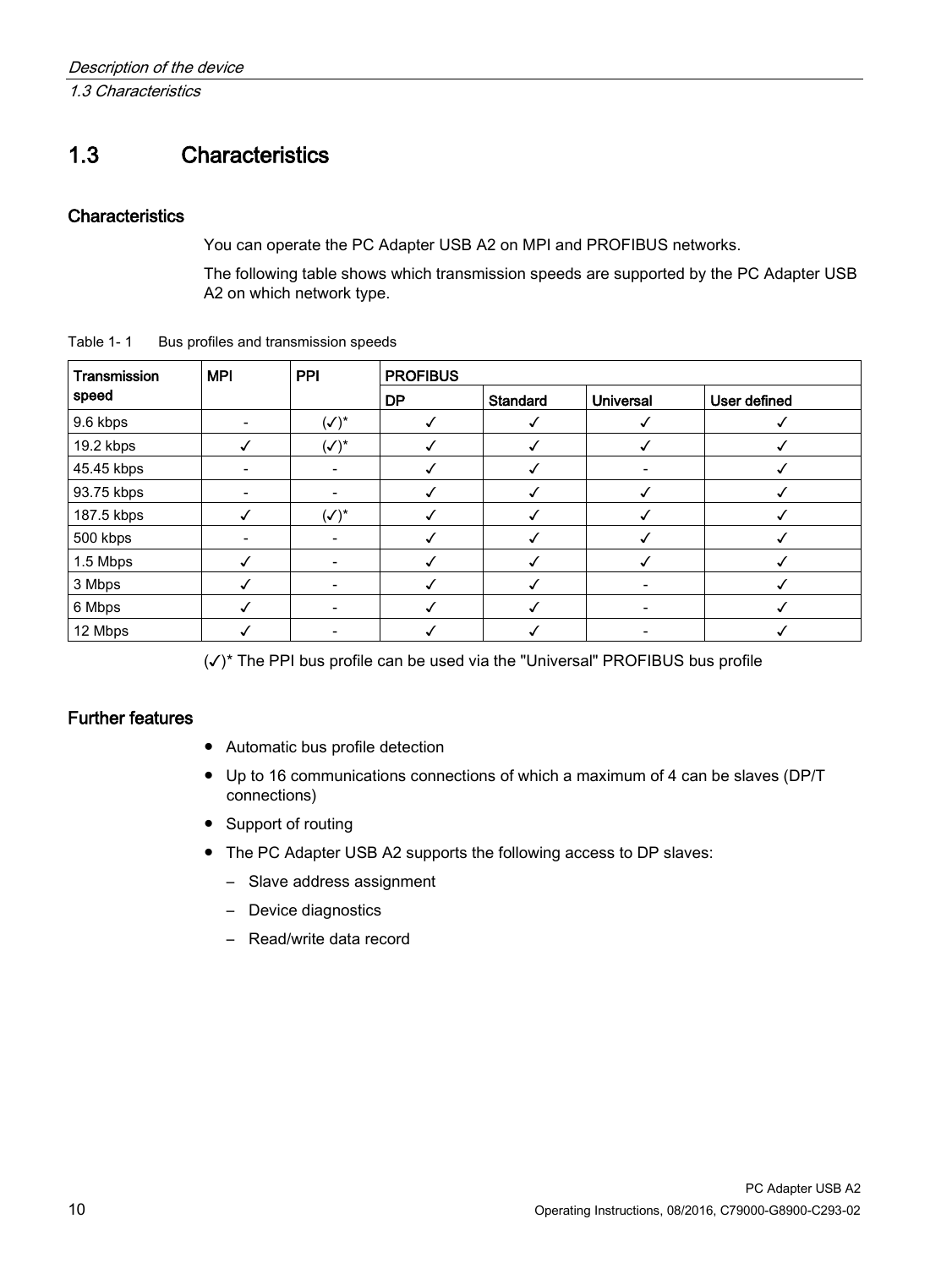## <span id="page-10-0"></span>1.4 Ports

The PC Adapter USB A2 has the following connectors and displays:



## <span id="page-10-1"></span>1.5 Power supply

The PC Adapter USB A2 is supplied with power via the USB cable.

The PC Adapter USB A2 has electrical isolation between its MPI/DP and USB interface within a safety extra low voltage (SELV) circuit. It can therefore also be operated directly on ungrounded S7/M7/C7 systems.

#### See also

[Technical specifications](#page-22-0) (Page [23\)](#page-22-0)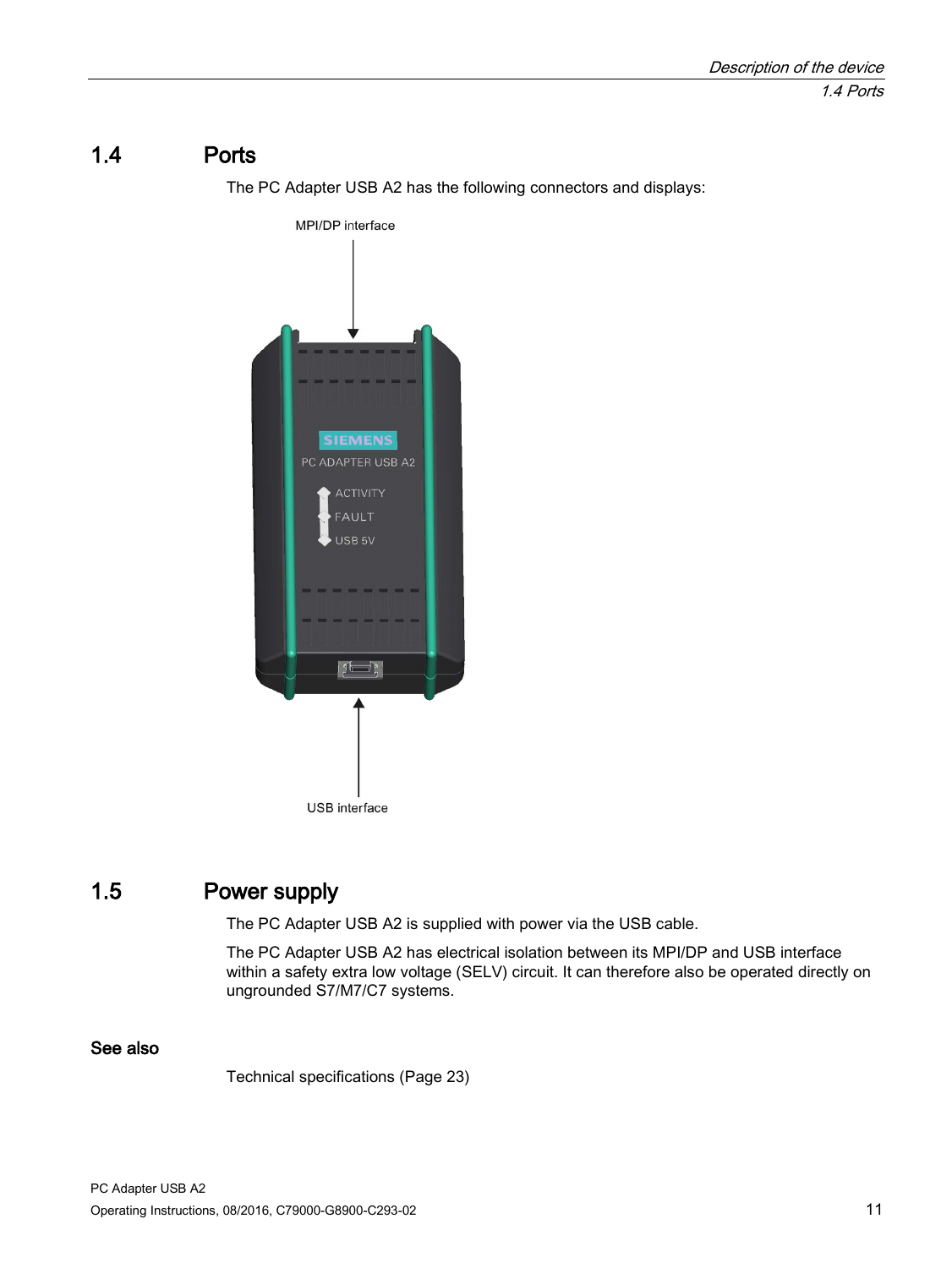## <span id="page-11-0"></span>1.6 MPI/DP interface

#### Pin assignment

The MPI/DP socket has the following pin assignment:



#### Signal description

| Pin no.        | Short description | Meaning                                                                                                                                  | Input/output     |
|----------------|-------------------|------------------------------------------------------------------------------------------------------------------------------------------|------------------|
|                | NC.               | not connected                                                                                                                            |                  |
| $\overline{c}$ | <b>NC</b>         | not connected                                                                                                                            |                  |
| $\mathbf{3}$   | LTG <sub>B</sub>  | Data line B                                                                                                                              | Input and output |
| $\overline{4}$ | RTS AS            | RTSAS, control signal for received data stream.<br>The signal is '1' active when the directly connect-<br>ed S7 automation system sends. | Input            |
| 5              | M <sub>5</sub> V  | Reference potential of the MPI/DP interface for<br>the signals RTS_AS and RTS_PG                                                         | Output           |
| $6\phantom{1}$ | P <sub>5</sub> V  | +5 V (only for bus termination)                                                                                                          | Output           |
| $\overline{7}$ | NC.               | not connected                                                                                                                            |                  |
| 8              | LTG A             | Data line A                                                                                                                              | Input and output |
| 9              | RTS_PG            | RTS output signal of the PC Adapter USB A2.                                                                                              | Output           |
|                |                   | The signal is '1' when the PC Adapter USB A2<br>sends.                                                                                   |                  |
|                |                   | The signal is not included in the 0.3 m MPI cable!                                                                                       |                  |
| Shield         |                   | on connector housing*                                                                                                                    |                  |

\* The shield is connected through to the USB socket via the adapter electronics module.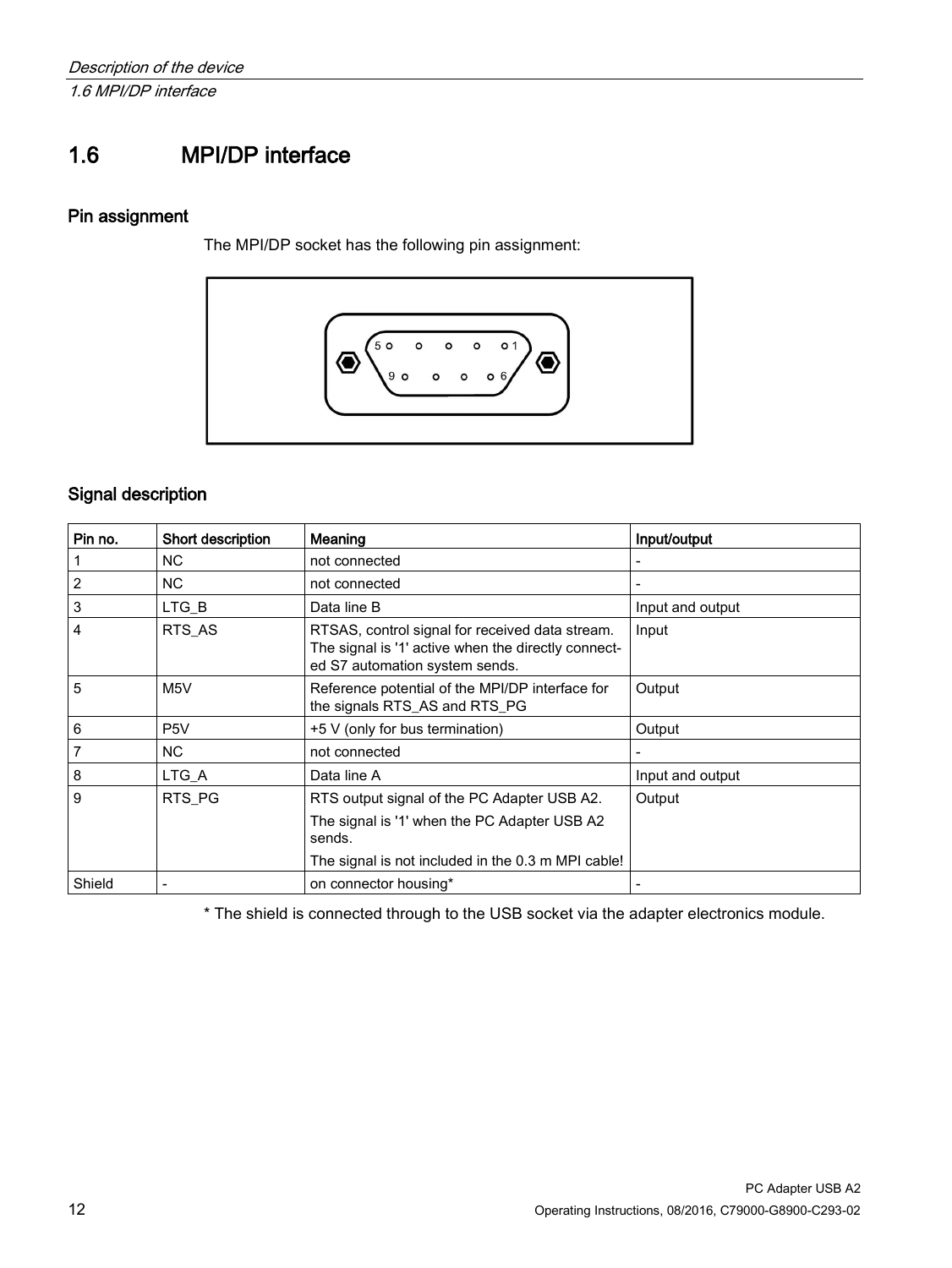## <span id="page-12-0"></span>1.7 USB interface

#### Interface assignment

USB socket from above:



Figure 1-2 USB interface

#### Signal description

| Pin no. | Signal | Meaning               |
|---------|--------|-----------------------|
|         | $+5V$  | Supply voltage        |
|         | -Data  | - differential signal |
| ົ<br>J. | +Data  | + differential signal |
| 4       | Ground | Ground                |

#### **Note**

If several USB devices are being operated on your PC, this can impair the performance of the PC Adapter USB A2. If optimum performance is required by the functions for communicating with the automation system, USB devices you do not require should be unplugged.

#### **NOTICE**

#### Disrupted function or communication abort possible

Removing and inserting USB devices can cause functional disruptions on the USB interface. In extreme situations, this can lead to the communication via the PC Adapter USB A2 being aborted meaning that the application needs to be restarted.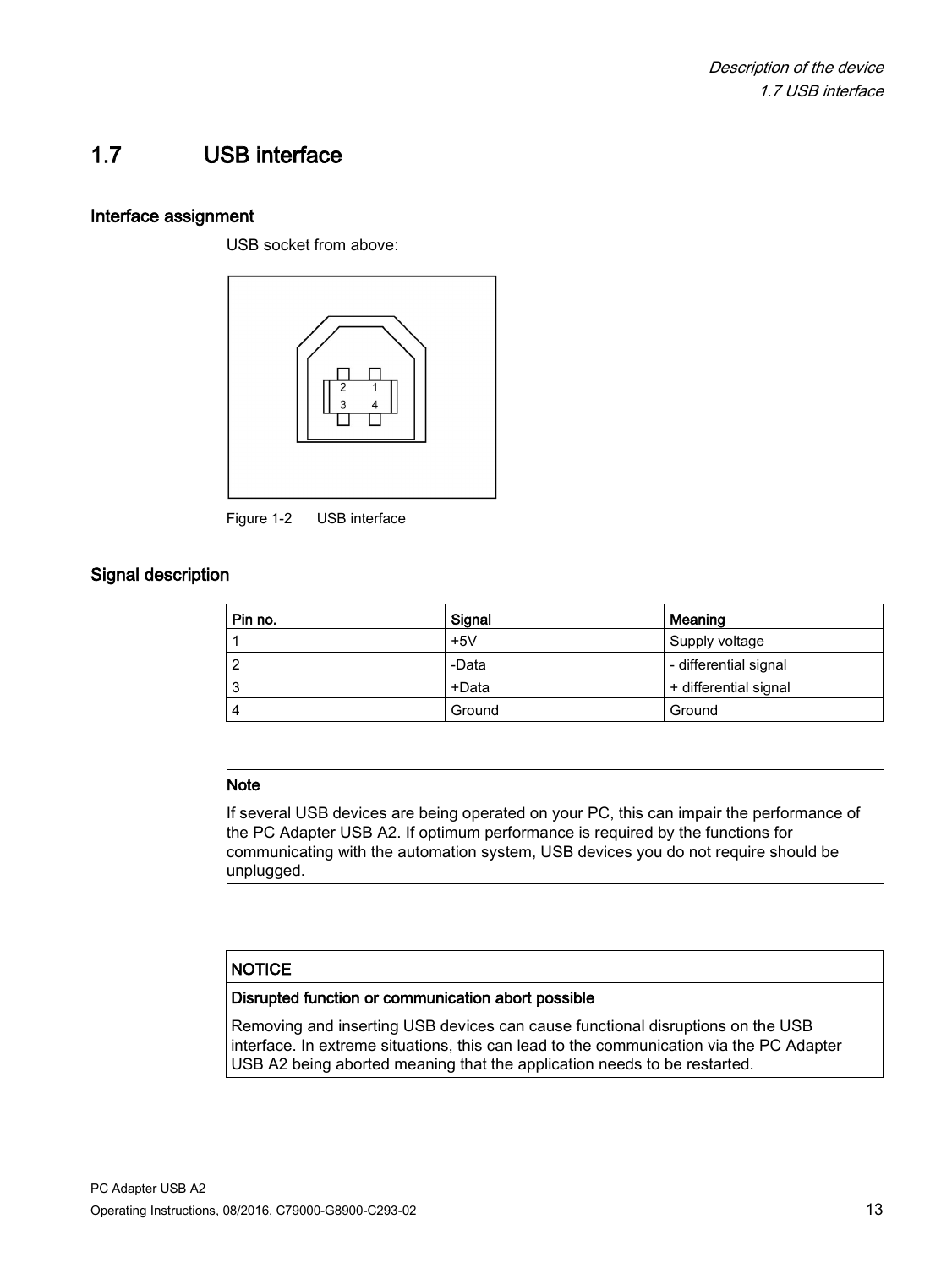## <span id="page-13-0"></span>1.8 Meaning of the LED display

The LEDs on the PC Adapter USB A2 have the following meaning:

| Designation        | Color | Meaning                                                                                           |
|--------------------|-------|---------------------------------------------------------------------------------------------------|
| <b>ACTIVITY</b>    | green | LED off:<br>no application active                                                                 |
|                    |       | LED on:<br>$\bullet$<br>application active                                                        |
|                    |       | <b>LED flickers:</b><br>Application active, PC Adapter USB A2 is in the token ring (bus activity) |
|                    |       | LED flashing:<br>Flashing function via the PG/PC panel active (twice a second)                    |
| <b>FAULT</b>       | red   | LED off:<br>No disruptions                                                                        |
|                    |       | LED flashes fast (twice a second):<br>$\bullet$<br>serious internal problem                       |
|                    |       | LED flashes rhythmically:<br>$\bullet$                                                            |
|                    |       | Bus disruption                                                                                    |
| USB <sub>5V</sub>  | green | LED on:<br>The PC Adapter USB A2 is being detected by the driver and is operational.              |
|                    |       | LED off:                                                                                          |
|                    |       | The 5 V supply voltage is not available.                                                          |
|                    |       | <b>LED flashes slowly:</b>                                                                        |
|                    |       | The driver software is not installed.                                                             |
|                    |       | The operating system is not active.                                                               |
|                    |       | The PC Adapter USB A2 was "thrown out".                                                           |
|                    |       | The PC Adapter USB A2 is disabled in the Windows hardware manager.                                |
|                    |       | The power supply of the USB interface is inadequate to operate the PC Adapter<br>USB A2.          |
| All 3 LEDs are lit |       | Hardware defect:                                                                                  |
| permanently        |       | Replace the PC Adapter USB A2 and send the defective device to your Siemens con-<br>tact.         |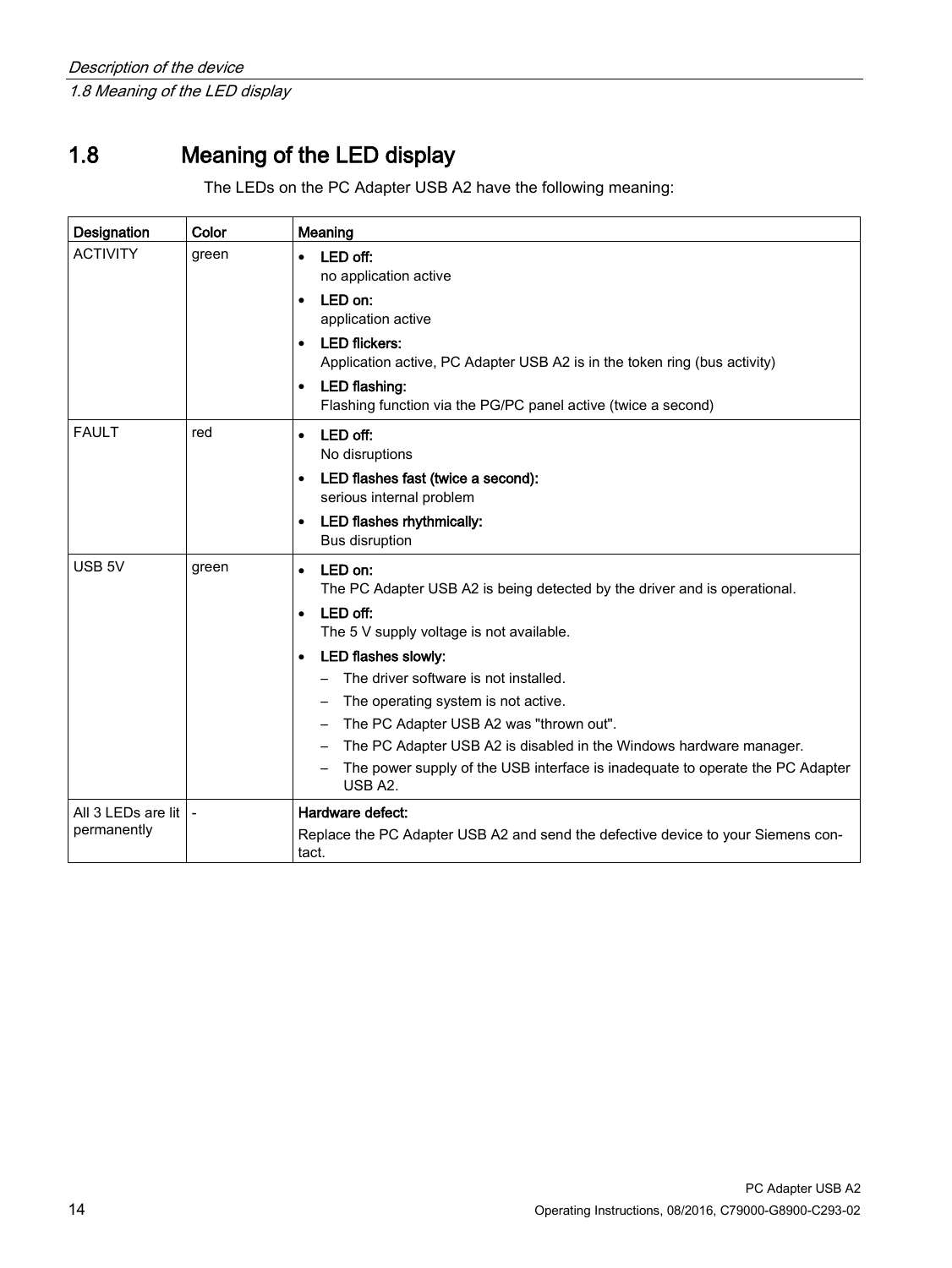## Software installation 2

## <span id="page-14-1"></span><span id="page-14-0"></span>2.1 Software requirements

To work with the PC Adapter USB A2, you require a PC with one of the following operating systems:

- Windows Server 2012 R2
- Windows 10
- Windows 8.1
- Windows 8
- Windows 7
- Windows Server 2008 R2
- Windows XP Professional SP2 or higher
- Windows XP Home SP2 or higher
- Windows Server 2003 Standard Edition
- Windows Vista

and

● a SIMATIC software package that accesses using MPI communication (for example STEP 7)

To operate the PC Adapter USB A2 on a PPI network, you also require the software package STEP 7 Micro/Win32.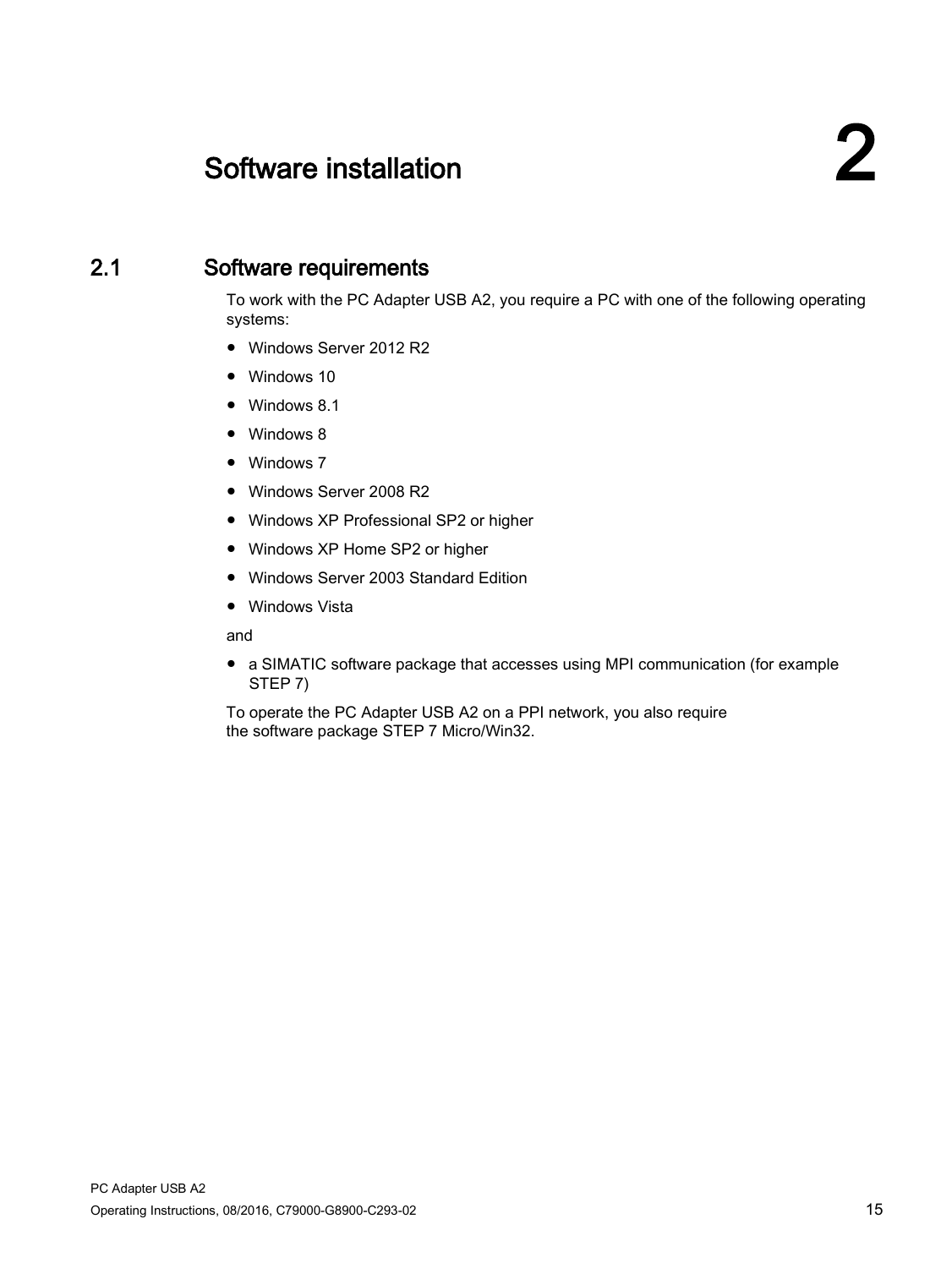## <span id="page-15-0"></span>2.2 Installing the driver

#### Requirements for installation

#### Note

#### Software requirements

A SIMATIC product (for example STEP 7) must already be installed on your PC before you install the driver.

#### Procedure

The installation starts automatically after inserting the CD.

If this function is disabled, follow the steps below:

- 1. Insert the "PC Adapter USB A2 Driver Disk" in the CD-ROM drive.
- 2. Open the main directory on this drive.
- 3. Start the setup program by clicking on the "setup.exe" file.

The setup program guides you through the entire installation. Note the information on the installation and use of the PC Adapter USB A2 in the readme file that you will find in the main directory on the CD.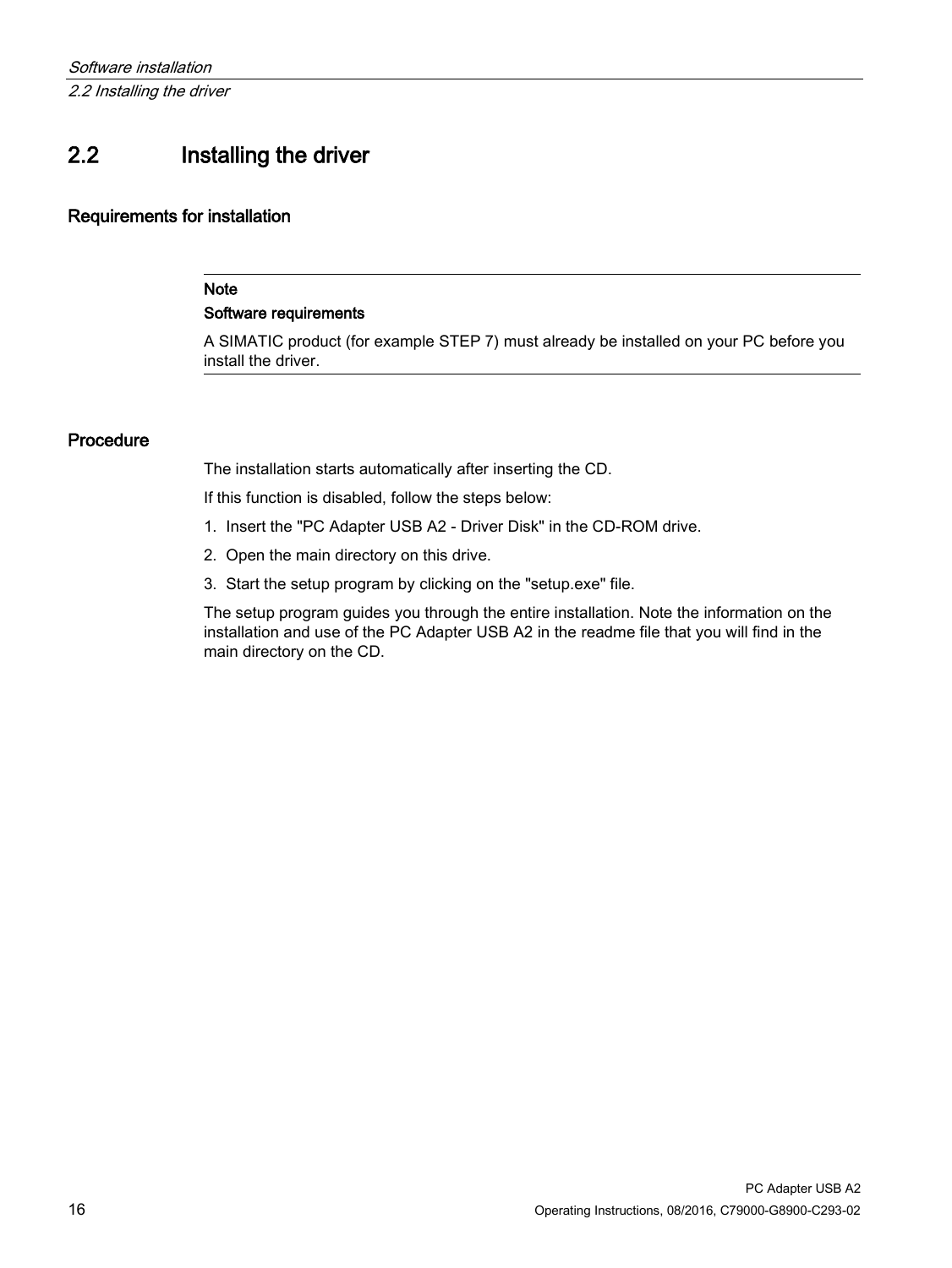## Hardware installation 3

#### <span id="page-16-2"></span><span id="page-16-1"></span><span id="page-16-0"></span>3.1 Hardware requirements

You require a PC with a USB interface (USB 1.1, 2.0 or 3.0) and a CD/DVD-ROM drive.

### 3.2 Connecting the PC Adapter USB A2

#### Connecting to the PC

- 1. Insert the supplied USB cable in a USB interface of your PC.
- 2. Insert the other end of the USB cable into the USB interface of the PC Adapter USB A2.

#### Connecting to the automation system

- 1. Insert the supplied MPI cable into the PC Adapter USB A2 and screw it tight.
- 2. Connect the other end of the MPI cable to the MPI/PG interface of your CPU and screw it tight.

#### Note

The PC Adapter USB A2 and the S7/M7/C7 system each represent a network node.

- In networks made up of 2 nodes (PC Adapter USB A2 and S7/M7/C7 system), the PC Adapter USB A2 is operated directly on the socket of the S7/M7/C7 system.
- In networks made up of more than 2 nodes, the PC Adapter USB A2 is connected to the "PG socket" of a PROFIBUS connector (SINEC L2 bus connector). This does not require any change to the setting of the terminating resistors.

#### Connecting the PC Adapter USB A2 to the PROFIBUS network

A maximum of 32 nodes can be connected to a PROFIBUS network segment. Several network segments can be connected together using PROFIBUS repeaters to create a complet network with a maximum of 127 nodes. The transmission speed in the PROFIBUS network is a maximum of 12 Mbps.

The PC Adapter USB A2 supports transmission speeds up to maximum of 12 Mbps.

#### **NOTICE**

#### Do not insert any extension cords

No extension cord may be inserted in the connection between the PC Adapter USB A2 and S7/M7/C7 system.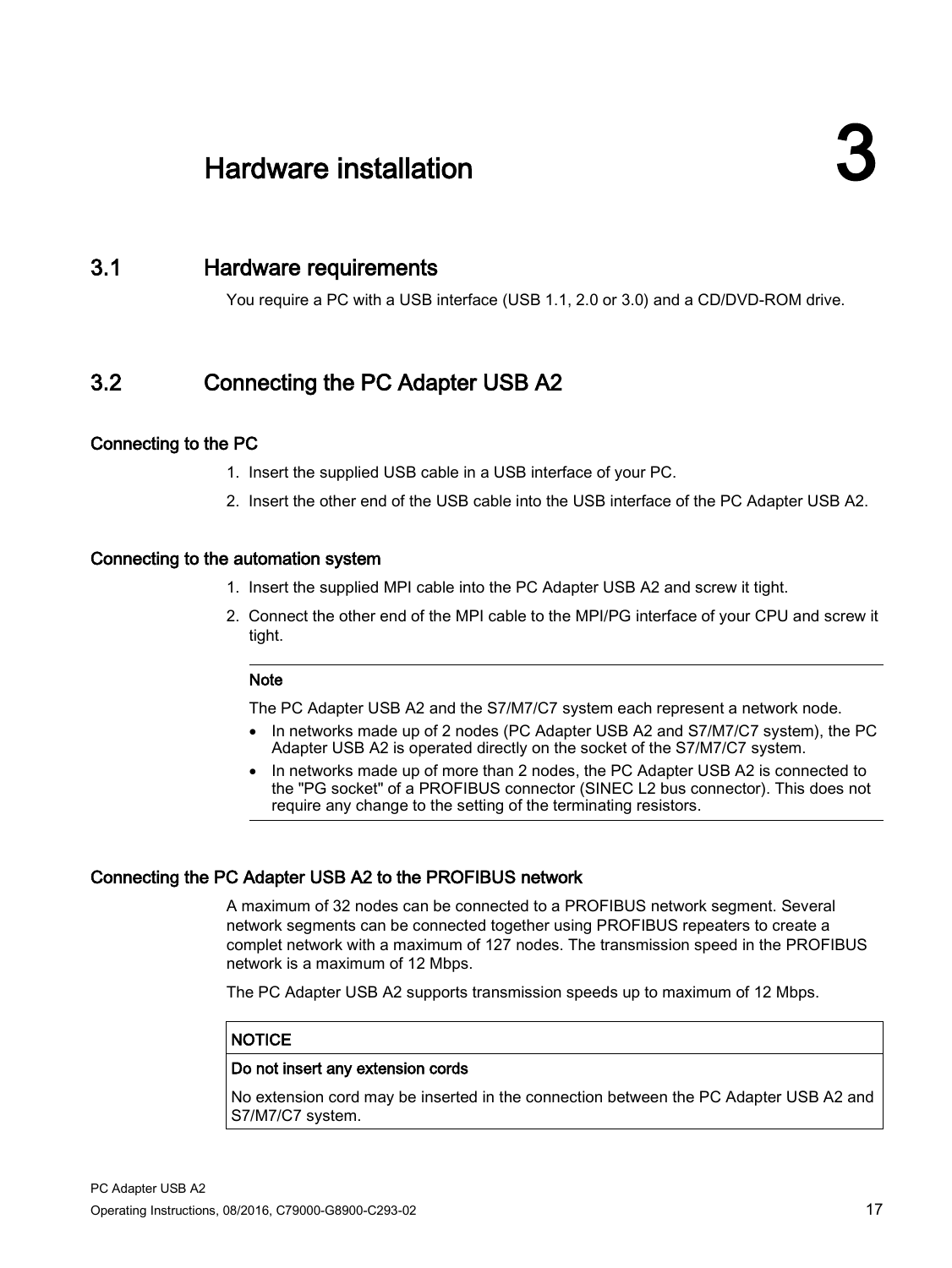3.3 Use with a stand-alone system

#### Removing the PC Adapter USB A2

You need to terminate existing communication (e.g. online diagnostics) before you disconnect the PC Adapter USB A2 from your PC.

You must also deactivate the PC Adapter USB A2 in a secure manner before you disconnect it from the PG/PC. To do this, click the "Safely Remove Hardware" icon in the taskbar notification area.

## <span id="page-17-0"></span>3.3 Use with a stand-alone system

The following figure shows the connection to a single system (1 network node).



After successful installation of the PC Adapter USB A2 and configuration with the PG/PC interface, your SIMATIC software package can communicate with the automation system.

### <span id="page-17-1"></span>3.4 Use in a networked system

The following figure shows you the connection to a networked S7 system (PROFIBUS network with 2 or more network nodes).



After successful installation of the PC Adapter USB A2 and configuration with the PG/PC interface, your SIMATIC software package can communicate with the automation system.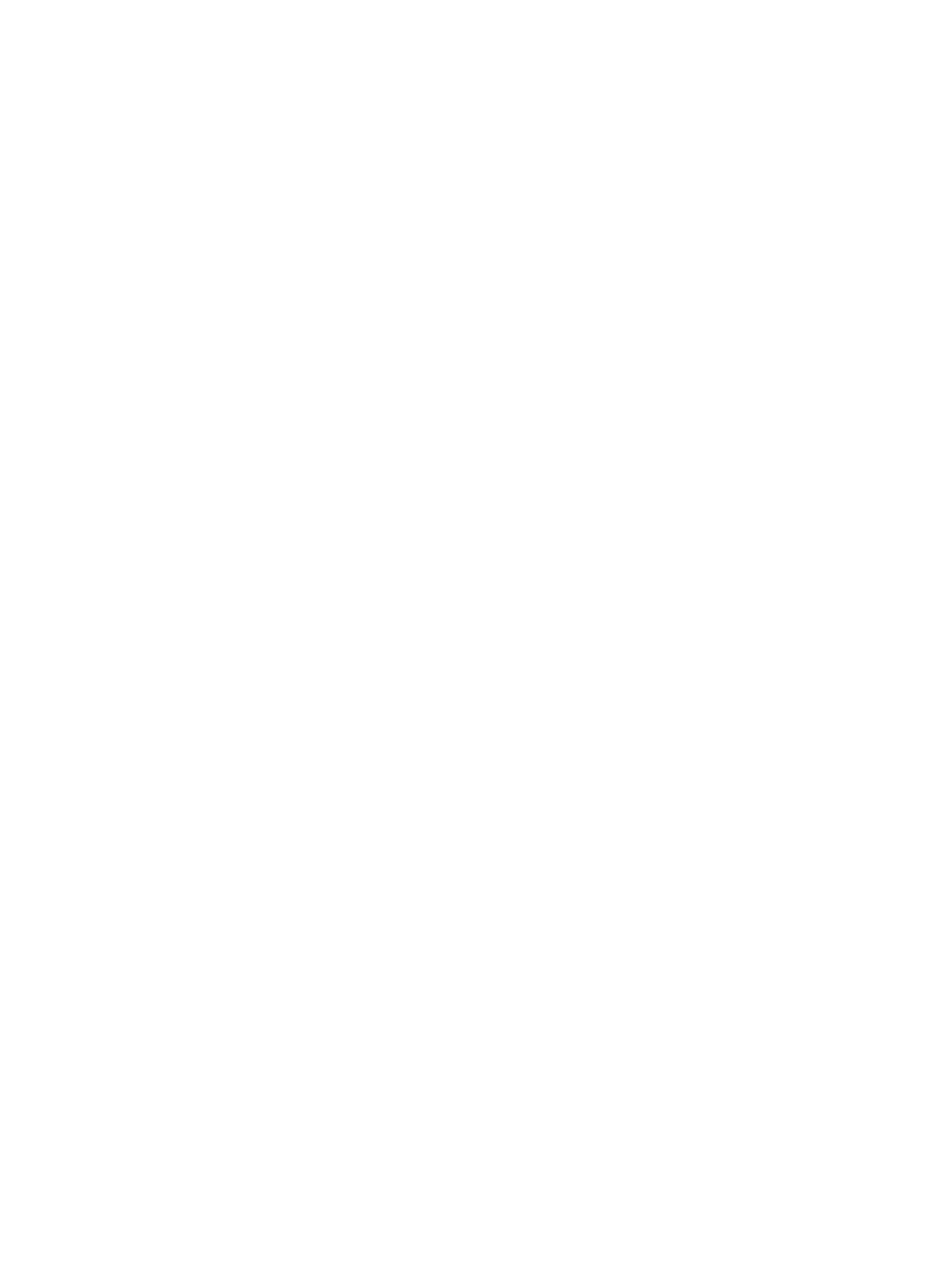# $\overline{a}$  Setting  $\overline{a}$

## <span id="page-20-1"></span><span id="page-20-0"></span>4.1 Set PG/PC Interface

- 1. In the "Set PG/PC Interface" dialog box, select the interface parameter assignment via which you want to communicate:
	- PC Adapter USB A2 (Auto)
	- PC Adapter USB A2 (MPI)
	- PC Adapter USB A2 (PROFIBUS)
- 2. In the corresponding "Properties" dialog box, check whether or not the parameter settings match your system configuration and if necessary modify them.
- 3. Complete your settings with the OK button.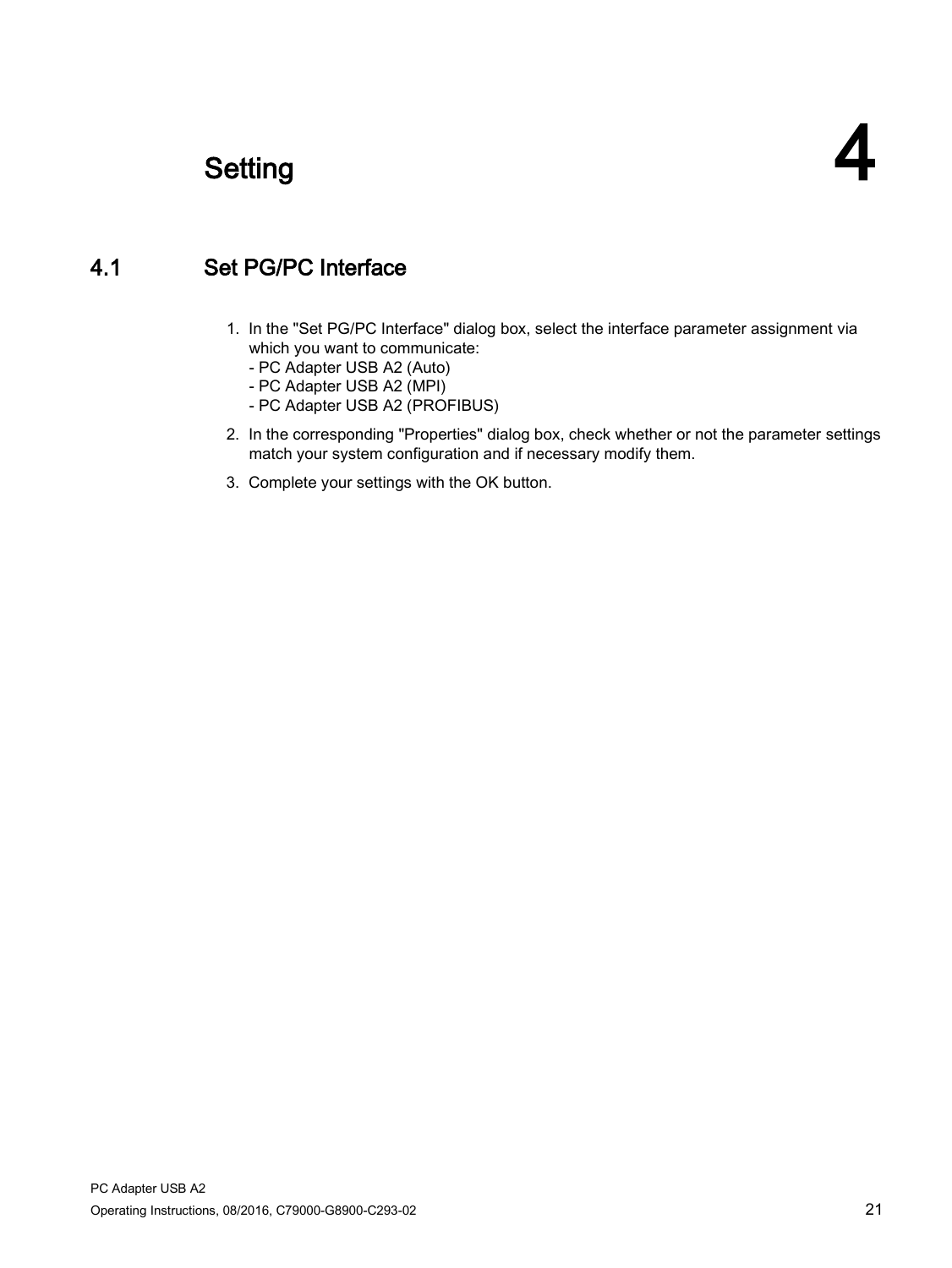#### **Setting**

4.1 Set PG/PC Interface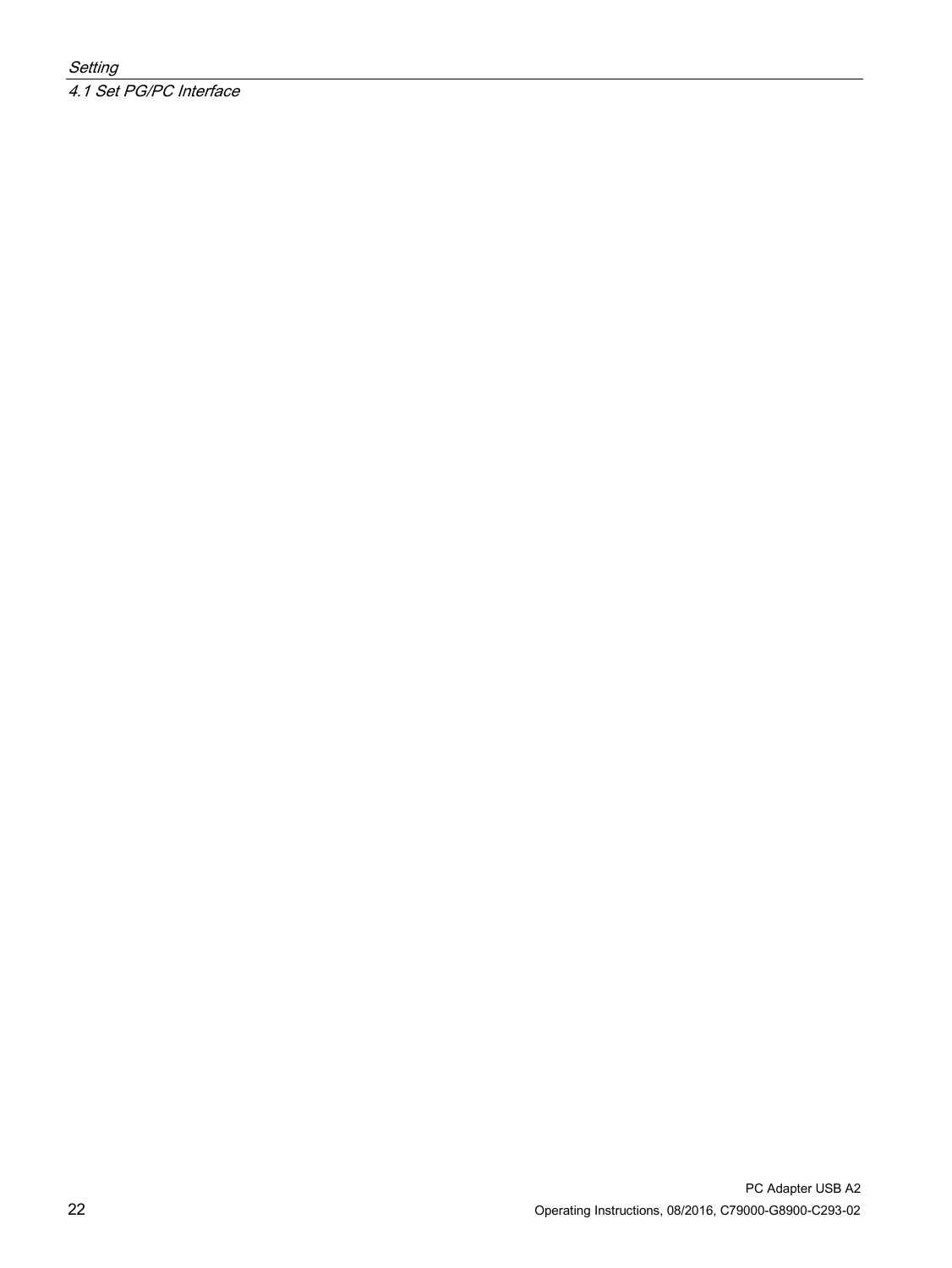# Technical specifications 5

<span id="page-22-0"></span>

| PC Adapter USB A2                                  |                                                                                                                               |
|----------------------------------------------------|-------------------------------------------------------------------------------------------------------------------------------|
| Order number                                       | 6GK 1571-0BA00-0AA0                                                                                                           |
| Dimensions                                         | approx. 105 x 58 x 26 mm                                                                                                      |
| Weight (including cable)                           | approx. 365 g                                                                                                                 |
| Interfaces                                         |                                                                                                                               |
| to the S7/M7/C7                                    | RS-485 (up to max. 12 Mbps)                                                                                                   |
| to the PC                                          | USB 2.0 High Speed                                                                                                            |
| Supply voltage (via USB interface)                 | 5 VDC                                                                                                                         |
| Current consumption                                | 200 mA                                                                                                                        |
| <b>Safety</b>                                      |                                                                                                                               |
| Protection class                                   | Protection class III to IEC 60950                                                                                             |
| Safety specifications                              | IEC 60950 corresponds to DIN/EN 60950                                                                                         |
| Degree of protection                               | <b>IP20</b>                                                                                                                   |
| Electromagnetic compatibility (EMC)                |                                                                                                                               |
| <b>EMC</b> directive                               | The PC Adapter USB A2 meets the requirements of the EC<br>directive 2004/108/EC (EMC<br>directive).                           |
| Emission                                           | Residential areas, business and commercial operations, and<br>small businesses: EN 61000-6-3<br>Industrial area: EN 61000-6-4 |
| Immunity                                           | Residential areas, business and commercial operations, and<br>small businesses: EN 61000-6-1<br>Industrial area: EN 61000-6-2 |
| Noise immunity on signal lines                     | PROFIBUS cable: 2 kV (to IEC 61000-4-4, burst)<br>USB cable: 1 kV (to IEC 61000-4-4, burst)                                   |
| Immunity to discharges of static electricity (ESD) | 6 kV contact discharge (to IEC 61000-4-2)<br>8 kV air discharge (to IEC 61000-4-2)                                            |
| Immunity to RF interference                        | 10 V/m 80 MHz - 2 GHz, 80% AM (to IEC 61000-4-3)<br>1 V/m 2 GHz - 2.7 GHz, 80% AM (to IEC 61000-4-3)                          |
| RF conductance                                     | 10 V/m 10 kHz - 80 MHz (to IEC 61000-4-6)                                                                                     |
| <b>Climatic conditions</b>                         |                                                                                                                               |
| Temperature                                        | tested to IEC 60068-2-1, IEC 60068-2-2                                                                                        |
| Operation                                          | +0 °C to +60 °C, temperature change max. 10 K/h                                                                               |
| Storage/transportation                             | -40 °C to +70 °C, temperature change max. 20 K/h                                                                              |
| Relative humidity                                  | Tested to DIN IEC 60068-2-78                                                                                                  |
| Operation                                          | 5% to 95% at 30 °C                                                                                                            |
| Storage/transportation                             | tested to IEC 60068-2-30<br>25 °C and 55 °C at 95%                                                                            |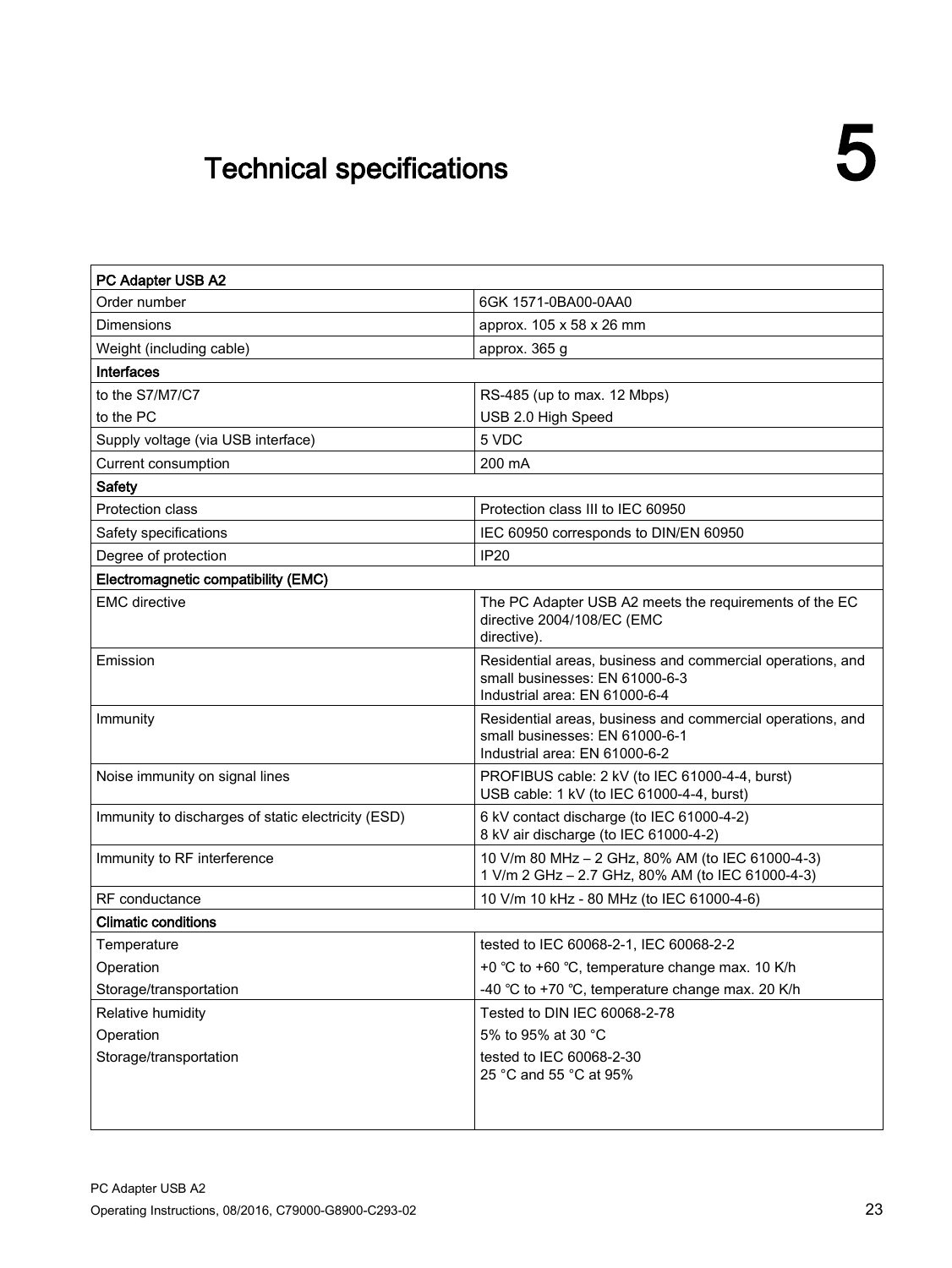| PC Adapter USB A2                   |                                                                                                          |
|-------------------------------------|----------------------------------------------------------------------------------------------------------|
| Mechanical environmental conditions |                                                                                                          |
| Vibration                           | tested to DIN IEC 60068-2-6                                                                              |
| Operation                           | 5 - 8.4 Hz: Amplitude 3.5 mm,<br>$8.4 - 150$ Hz: Acceleration 9.8 m/s <sup>2</sup><br>10 cycles per axis |
| Storage/transportation              | 5 - 8.4 Hz: Amplitude 3.5 mm<br>$8.4 - 500$ Hz: Acceleration 9.8 m/s <sup>2</sup><br>10 cycles per axis  |
| Resistance to shock                 | tested to DIN IEC 60068-2-27                                                                             |
| Operation                           | 150 m/s <sup>2</sup> , 11 ms, 6 shocks per axis                                                          |
| Storage/transportation              | $250$ m/s <sup>2</sup> , 6 ms, 1000 shocks per axis                                                      |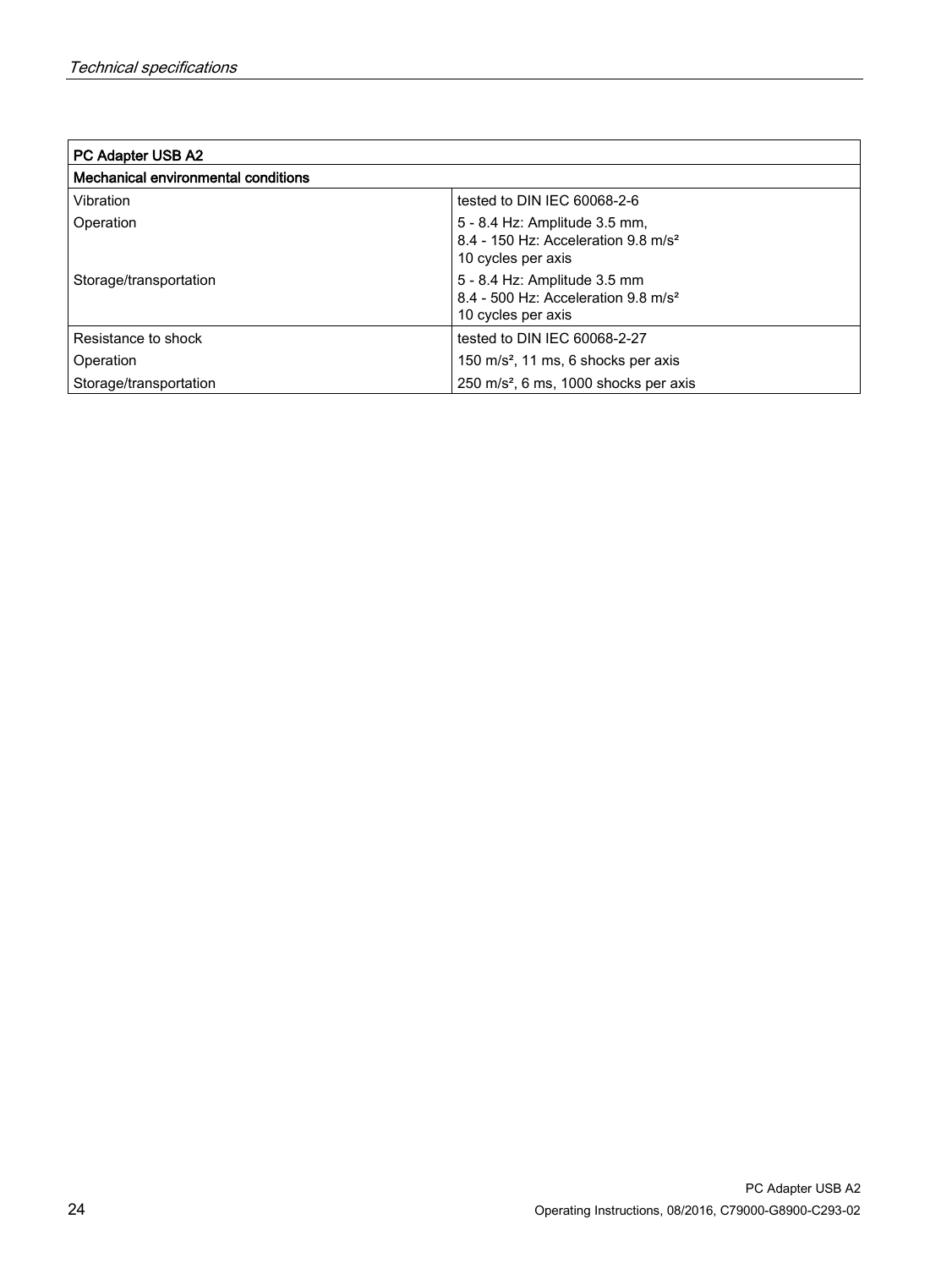#### <span id="page-24-0"></span>**Note**

#### Validity of the approvals

The specified approvals apply only when the corresponding mark is printed on the PC Adapter USB A2.

#### Electromagnetic compatibility - EMC directive

The PC Adapter USB A2 meets the requirements of the EC directive 2004/108/EC (EMC directive).

The PC Adapter USB A2 is designed for use in the following areas:

| Area of application                                                               | <b>Requirements</b> |                 |  |
|-----------------------------------------------------------------------------------|---------------------|-----------------|--|
|                                                                                   | Emission            | <b>Immunity</b> |  |
| Residential areas, business and<br>commercial operations, and<br>small businesses | EN 61000-6-3        | EN 61000-6-1    |  |
| Industrial area                                                                   | EN 61000-6-4        | EN 61000-6-2    |  |

You will find further information on electromagnetic compatibility in the section ["Technical](#page-22-0)  [specifications](#page-22-0) (Page [23\)](#page-22-0)".

#### EC declaration of conformity

You will find the EC declaration of conformity for this communications processor on the Product Support pages under the following entry ID:

58826997 [\(https://support.industry.siemens.com/cs/ww/en/view/58826997\)](https://support.industry.siemens.com/cs/ww/en/view/58826997)

#### C-TICK approval

The PC Adapter USB A2 meets the requirements of the Australian AS/NZS 3548 standard.